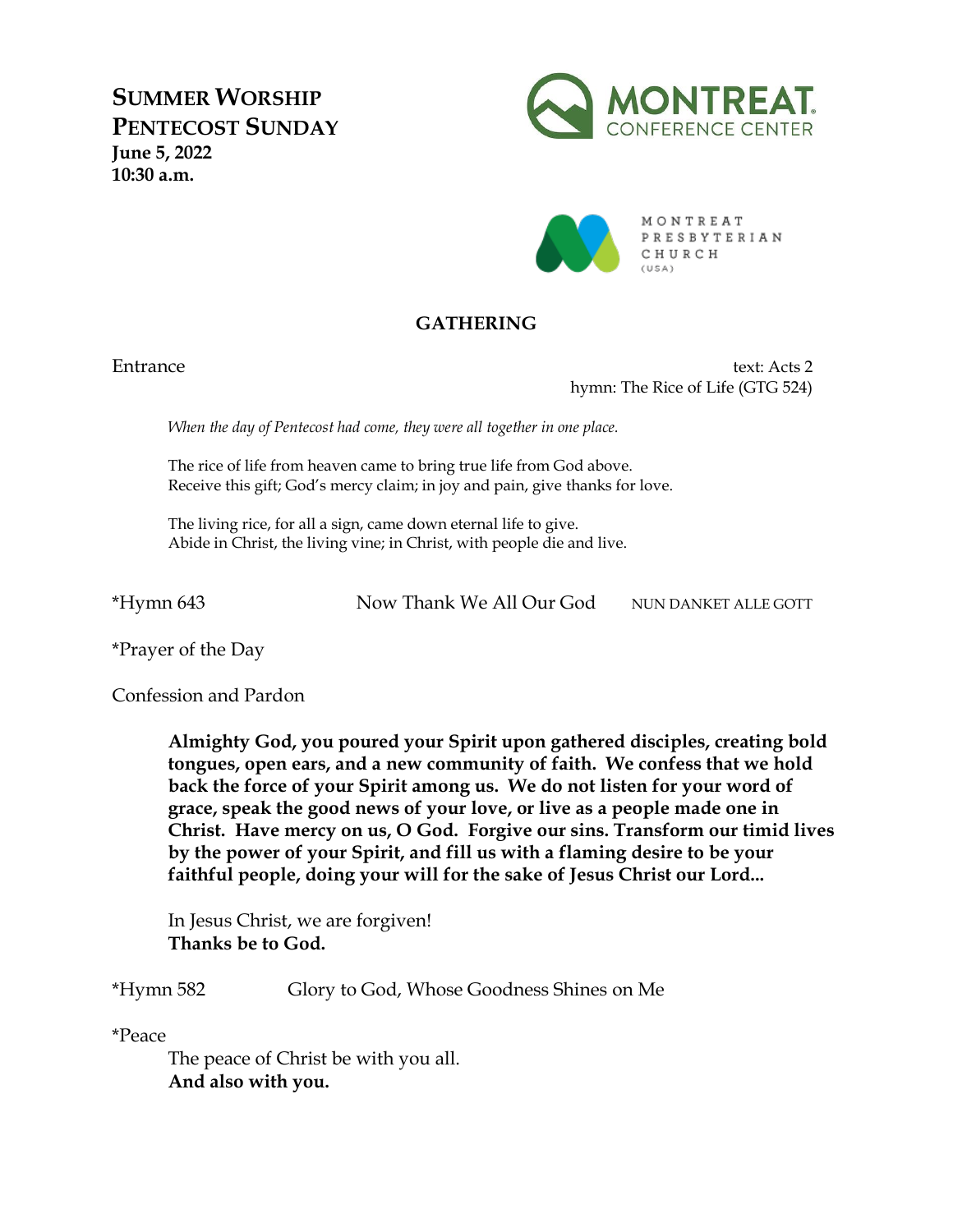### **WORD**

### Prayer for Illumination

### Scripture: 1 John 3:1-3; 1 John 4:18

Holy wisdom, holy word. **Thanks be to God.** 

### Sermon The Love of God Jerry Root

## \*Hymn 322 We Are One in Christ Jesus/Somos uno en Cristo SOMOS UNO *sung in English, then in Spanish*

# Offering  $\blacksquare$  offering anthem by Jared Anderson

God be in my head and in my understanding, God be in my eyes God be in my looking, God be in my mouth God be in my speaking, God be in my heart God be in my thinking, God be in my step God be in my breath,

God be in my head; God be in my eyes; God be in my heart; God be in my life. God be in my mouth; God be in my hands; God be all I want, beginning and the end.

God be in my hands; God be in my reaching. God be in my soul; God be in my seeking. God be in my days; God be in my wanderings God be in my mind; God be all consuming. God be all around; God be here and now.

God be in my step; God be in my breath. God be all around; God be here and now.

### **EUCHARIST**

Invitation to the Table

Great Thanksgiving

The Lord be with you. **And also with you.**  Lift up your hearts. **We lift them up to the Lord.**  Let us give thanks to the Lord our God. **It is right to give our thanks and praise.**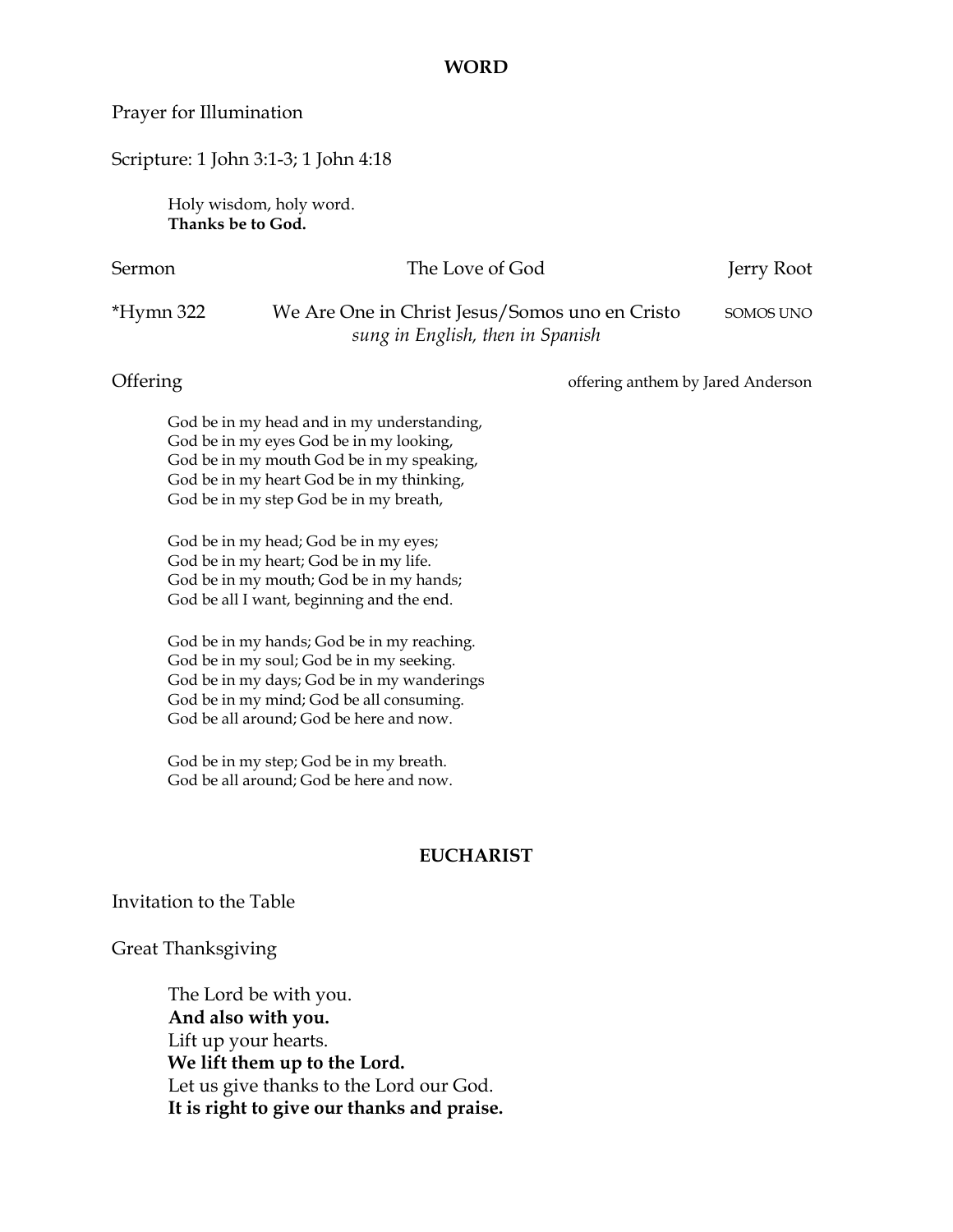It is truly right and our greatest joy to give you thanks. We sing to the glory of your name:



Remembering all your mighty and merciful acts, our lives proclaim the One crucified and risen.



Gracious God, pour out your Holy Spirit upon us. All glory and honor are yours, almighty God, with the Holy Spirit in the holy church, now and forever.



# Lord's Prayer

**Our Father, who art in heaven, hallowed be thy name, thy kingdom come, thy will be done, on earth as it is in heaven. Give us this day our daily bread, and forgive us our debts as we forgive debtors; and lead us not into temptation, but deliver us from evil. For thine is the kingdom, and the power, and the glory, forever. Amen.**

Breaking and Pouring

The gifts of God for the people of God. **Thanks be to God.**